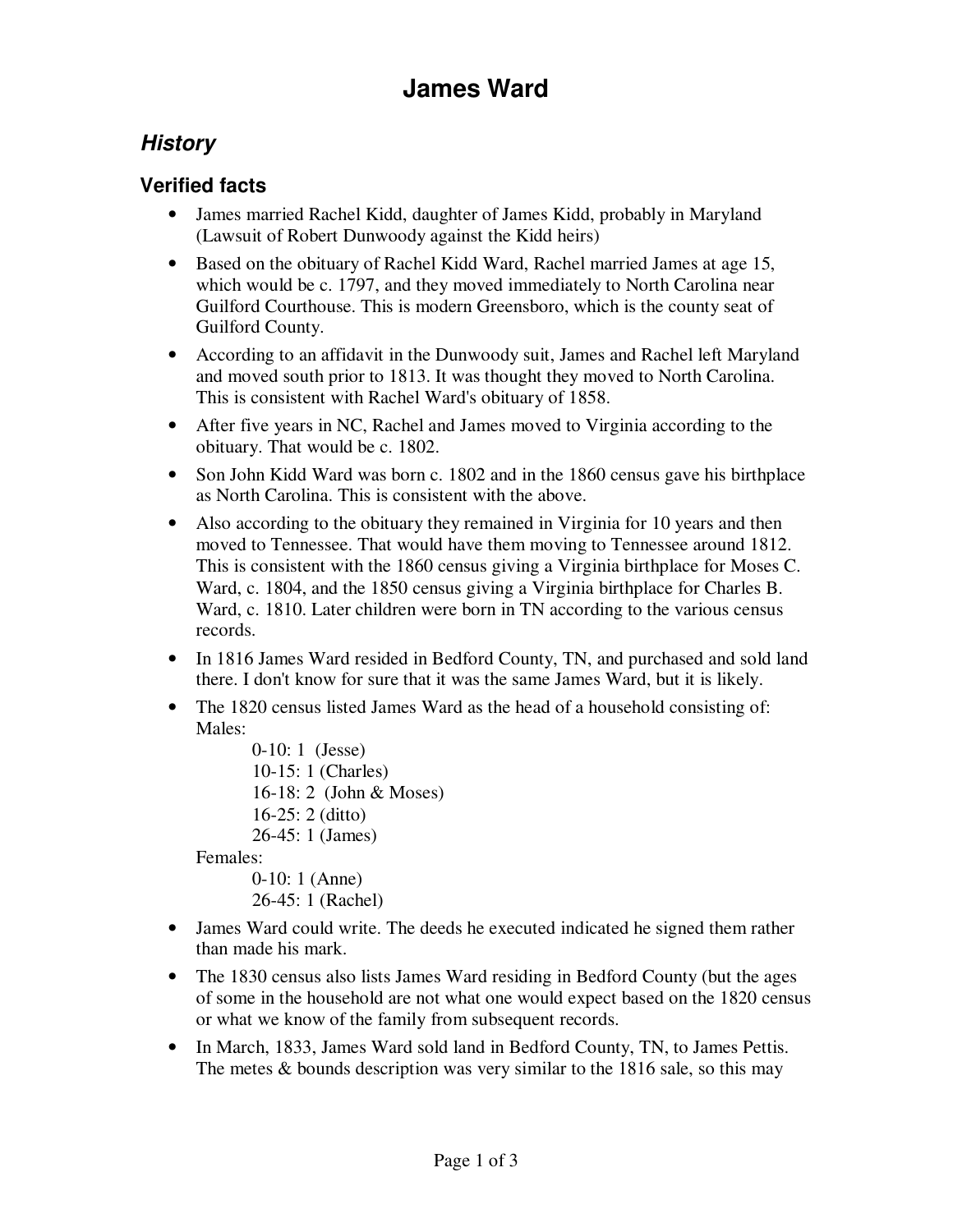# **James Ward**

either have been the same land that he reacquired (although I did not see such a record in the index), a parcel of that land, or adjacent land that shared a boundary.

• James Ward died of cholera 11 July 1833 in Shelbyville, Bedford County, TN. Somewhere I have a transcription or image of a newspaper clipping that confirms this. Can't locate it just now (June 2010). It had no details.

#### **Suppositions**

- Parentage this is an unresolved question.
	- o According to the 1963 document describing the research of Christine V. Clark Ward and Nelda Ward Sandidge, James is the son of Blackman Ward of Virginia. As far as I can tell, this is based primarily on his naming one son Jesse Blackman. I hear that there may have been a family Bible, but I have not found anyone with documentation other than the Ward-Sandidge account, which seems to have made the rounds. Nothing in the record of Blackman Ward indicates that he had children. If Blackman Ward were his father, James was probably born in Virginia. Christine Ward is now deceased and Nelda Ward Sandidge has no documentation and doesn't recall specifics.
	- o According to a source on Ancestry.com, James is said to be the son of Charles Ward of Harford County, Maryland. Am trying to follow up on this. In this case he was probably born in Maryland.
- Movements
	- o If the Ward-Sandidge account is correct, James migrated from Virginia to Maryland to Kentucky to Tennessee. I have been unable to find any documentary support for a Virginia birthplace for James or a Kentucky sojourn for the family.
	- o According to Ward-Sandidge the family was said to move to Greene County, KY. There is a Greene County, VA, which is just north of Albemarle County, but it wasn't formed until much later from Orange County. There is a Greensville County in Tidewater, but I browsed the 1810 census records there and couldn't find any Wards. No 1810 census records for Orange County, VA, have survived. Of the numerous James Wards in the remaining 1810 Virginia census records, none look likely.
	- o For what it's worth there was an Albery (Alberry, Albury) Blackman Ward who lived in Nottoway County, VA, which is between Richmond and Greensboro. Never was able to connect this Ward to our James.

## **Siblings**

According to Ward-Sandidge James had several siblings – 7 or more brothers and 2 sisters – but only one sister is identified: Rebecca Ward Mason. She is said to have been widowed early and to have "made all their moves with them." I have been unable to determine if she indeed made all their moves with them, but there was a Rebecca Mason listed as head of household in Madison County, MS, in 1840. This is where Rachel Kidd Ward and the majority of her children relocated after James Ward's death. In 1860